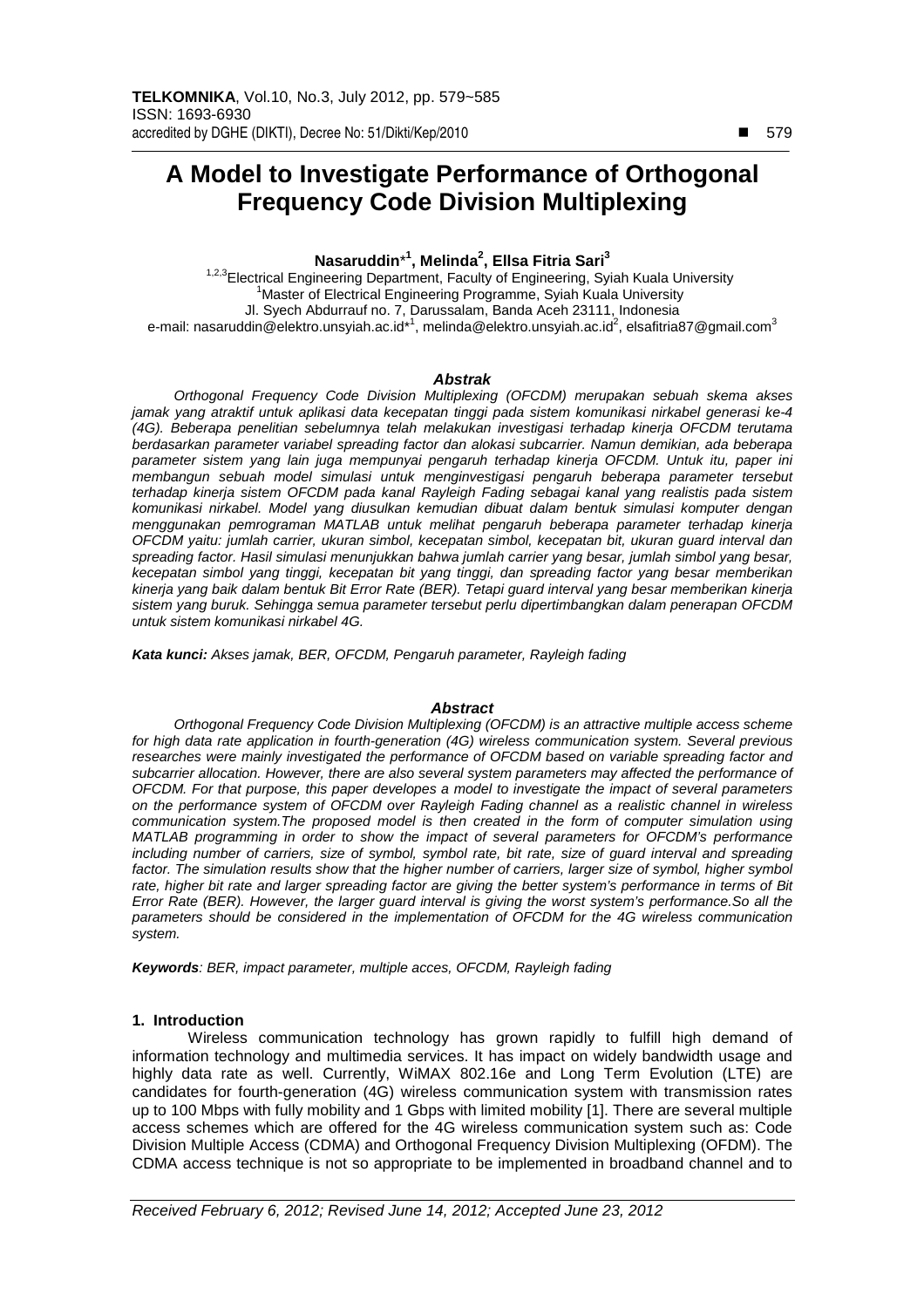support the 4G applications due to producing Multipath Interference (MPI) [2]. OFDM system is suitable to be applied in wireless communication with high data rate and resistant to MPI, but it has no coherent frequency diversity that can cause susceptible of interference from closely cell in subcarrier. To solve the weakness of CDMA and OFDM, a combination of them has been introduced to be an attractive multiple access scheme for high data rate application in the 4G wireless communication system, known as Orthogonal Frequency Code Division Multiplexing (OFCDM) system. OFCDM is one of multiple access method which is applied in the 4G wireless technology [3]. it has been targeted to be used in downlink transmission at the rate of 100 Mbps.

OFCDM uses data spreading in both time and frequency domain, where each data stream is segmented into multiple sub-streams and spread over multiple carriers and several OFCDM symbols, exploiting additional frequency and time diversity [4]. Spreading code of OFCDM is two-dimensional (2D) spreading from Variable Spreading Factor (VSF) that only has information code at the different time-frequency block. It can adaptively control the frequency and time according to the propagation conditions, channel load and radio parameters [5]. Furthermore, it is also changed flexibility according to the cell structure, radio link conditions, and link parameters [6]. Based on the fact that OFCDM technology not only has advantage from 2D spreading but also has capability to adapt the diverse propagation environments. Besides the advantages, OFCDM has several problems that are the orthogonality of code is lost by fading  $[6, 7, 13]$ , carrier frequency offset (CFO) can degrade the system performance  $[5]$ , subcarrier allocation based on spreading factor has also impact on the performance [8, 9] and the other system parameters especially for Rayleigh Fading channel as a realistic wireless communication channel [7, 10]. The performance evaluation for OFCDM has been conducted in several previous works in [5] - [12]. Most of the previous works were mainly considering VSF and carrier offset (subcarrier) for evaluating the performance of OFCDM [5, 9-11]. However, the evaluation of all impact parameters on the performance of OFCDM system is important to the implementation of the 4G wireless communications.

This paper proposes a model to investigate the performance of OFCDM by considering the impact of several parameters on its performance over Rayleigh Fading channel. Wireless communication channel is typically severe multipath propagation due to multipath scattering from the objects of mobile station. The scaterring produces the fluctuation of the received signal envelope that is Rayleigh distributed. Based on the fact, this paper simulates the impact of the OFCDM system parameters over Rayleigh Fading channel. Furthermore, several major parameters that have impact on the performance of OFCDM are indentified including spreading factor (SF), number of carrier, number of symbol, symbol rate, bit rate and guard interval size. To demonstrate the feasibility of an OFCDM system and investigate how its performance is changed by varying several major parameters, a simulation model of OFCDM system is proposed. Then, computer simulation is conducted by using MATLAB programming to show the impact of the parameters. However, the detail MATLAB code is not discussed here due to the length of paper. With a completed MATLAB program, the impact of several major parameter on the performance of OFCDM system can be investigated. In the simulation, every parameter is varied to three different values. Simulation results show that the parameters have the impact for the performance of OFCDM in terms of Bit Error Rate (BER).

 The rest of paper is organized as follows. In section 2, system simulation model is described. The simulation results for investigating the impact of several parameters on the performance of OFCDM are presented in Section 3. Finally, we conclude with a brief summary of results.

#### **2. System Simulation Model**

A simple simulation model of OFCDM system is developed in this paper to investigate the performance of OFCDM as shown in Figure 1. No pilot signal is considered in the simulation but it is assumed that receiver has known the information of channel response, signal level and noise. This model consists of transmitter, channel, receiver and BER calculation. Computer simulation is developed using MATLAB code. However, the detail simulation code is not discussed in this paper. The simulation is started from generating input data by data random generator, developing OFCDM symbol in the transmitter, and adding noise fading factor in the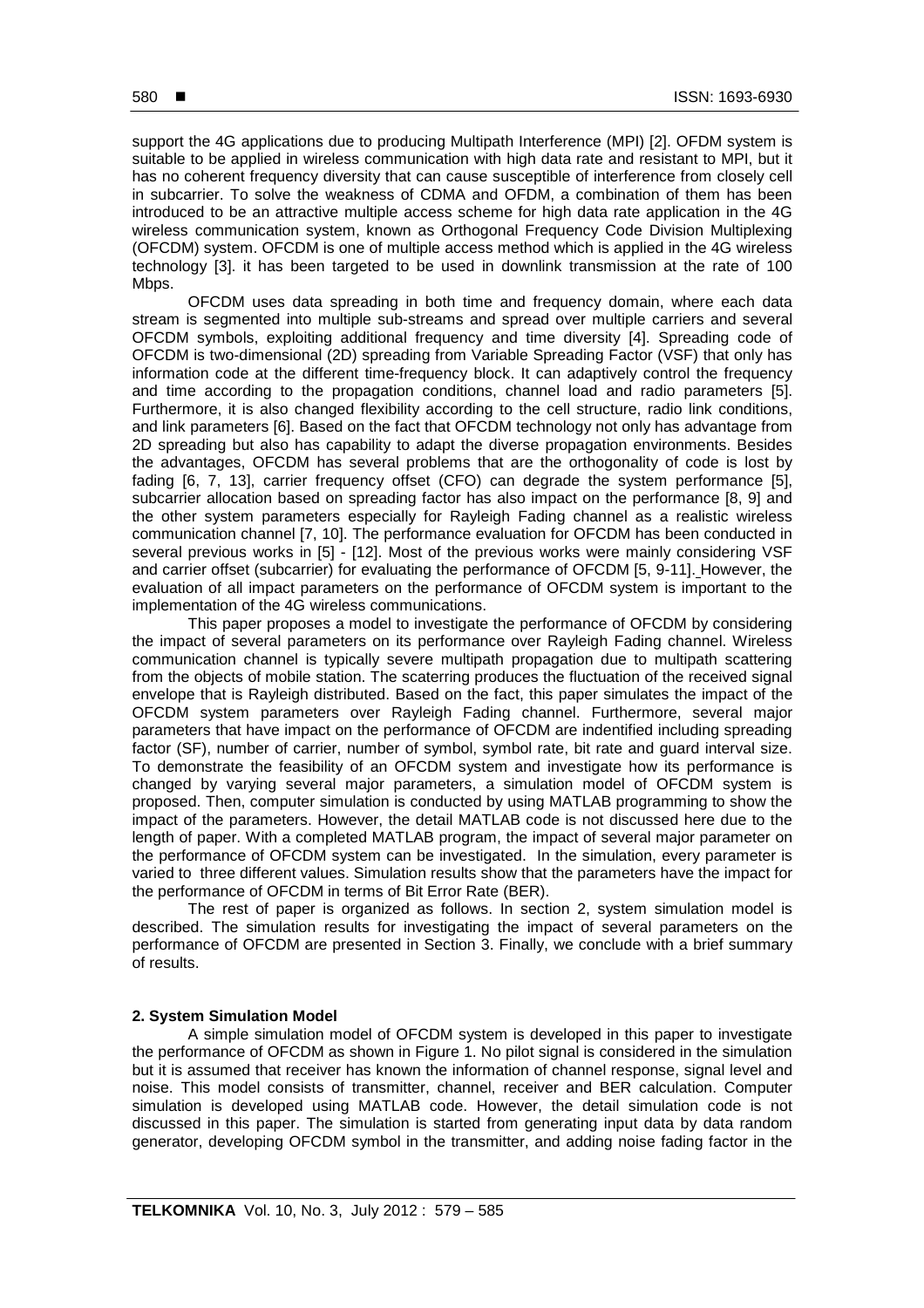transmission system performance. The receiver is carry out the reverse process of the transmitter. Then, BER is calculated by comparing the transmitted data with the received data.



Figure Figure 1 Block diagram of OFCDM simulation.

OFCDM transmitter consists of random data generator, serial to paralel, modulator, 2D spreader, Inverse Fast Fourier Transform (IFFT) and guard interval insertion. A number of input bits is generated randomly using random data generator which is uniform distribution because the probability bit "0" and "1" are the same. Output of the random data generator has different output power level according to output bit. Threshold level is set to 0.5. If generated random output power level according to output bit. Threshold level is set to 0.5. If generated random<br>level is larger than or the same as 0.5, so bit "1" will be sent. Bit "0" is going to be sent if generated random level is smaller than 0.5 [14]. The incoming data is first coverted from ser serial to parallel. Input from Serial to Parallel Converter is the number of bits which are going to be transmitted. Serial to Parallel Converter is useful to change data stream which is one row and several coloums to be several rows and coloums. The result from Serial to Parallel block is a matrix of information bits with number of rows for many subcarriers which are to be used for every symbol. Parallel data are obtained and then are mapped based on the used modulation technique at the modulator. Modulation technique is mapped data into constellation real (inphase) and Imaginary constellation (quadrature), which is known as IQ constellation. Quadrature Phase Shift Keying (QPSK) modulation is prefered in OFCDM model system in which two bits are modulated for every symbol. Furthermore, the modulated signal is converted to parallel sequencial N/SF by using 2D spreader, where N is number of symbols and SF is spreading factor. Here SF is expressed as SF =  $SF_{time}$  x  $SF_{freq}$ , where  $SF_{time}$  and  $SF_{freq}$ represent the spreading factor in the time and frequency domain, respectively. Then, the data are duplicated to parallel form at  $SF$ . In this model, the size of  $SF$  is 4, 8, and 16 [15]. Moreover, IFFT is converted to parallel data in frequency domain to be parallel data in time domain. In addition, the use of IFFT will give computation per unit efficiently. The use of Fast Fourier Transform (FFT) will guarantee orthogonality among subcarrier. Guard interval is uard a time interval inserted between OFCDM symbols to avoid Intersymbol Interference caused by multipath distortion. It is duplicate of the last OFCDM symbol because receiver can integrate each of multipath with integer level from sinusoid cycle when demodulation of OFCDM is processed with FFT.

In a realistic wireless communication channel, signal propagation takes place in the atmosphere and near the ground. A signal can travel from transmitter to receiver over multipath fading. Therefore, Rayleigh Fading channel is used in our simulation where the distributed Gaussian random arrays are generated by randn function in MATLAB and the summation of their envelope is computed to give Rayleigh Fading process process. OFCDM symbols are transmitted into channel which is affected by Fading Rayleigh. The fading causes fluctuations in amplitude signal, phase, and angel of arrival of the received signal. Furthermore, multipath propagation is signal, phase, and angel of arrival of the received signal. Furthermor<br>occured when the receiver is received two or more the same signals.

A Model to Investigate Performance of Orthogonal Frequency Code Divison …. (Nasaruddin)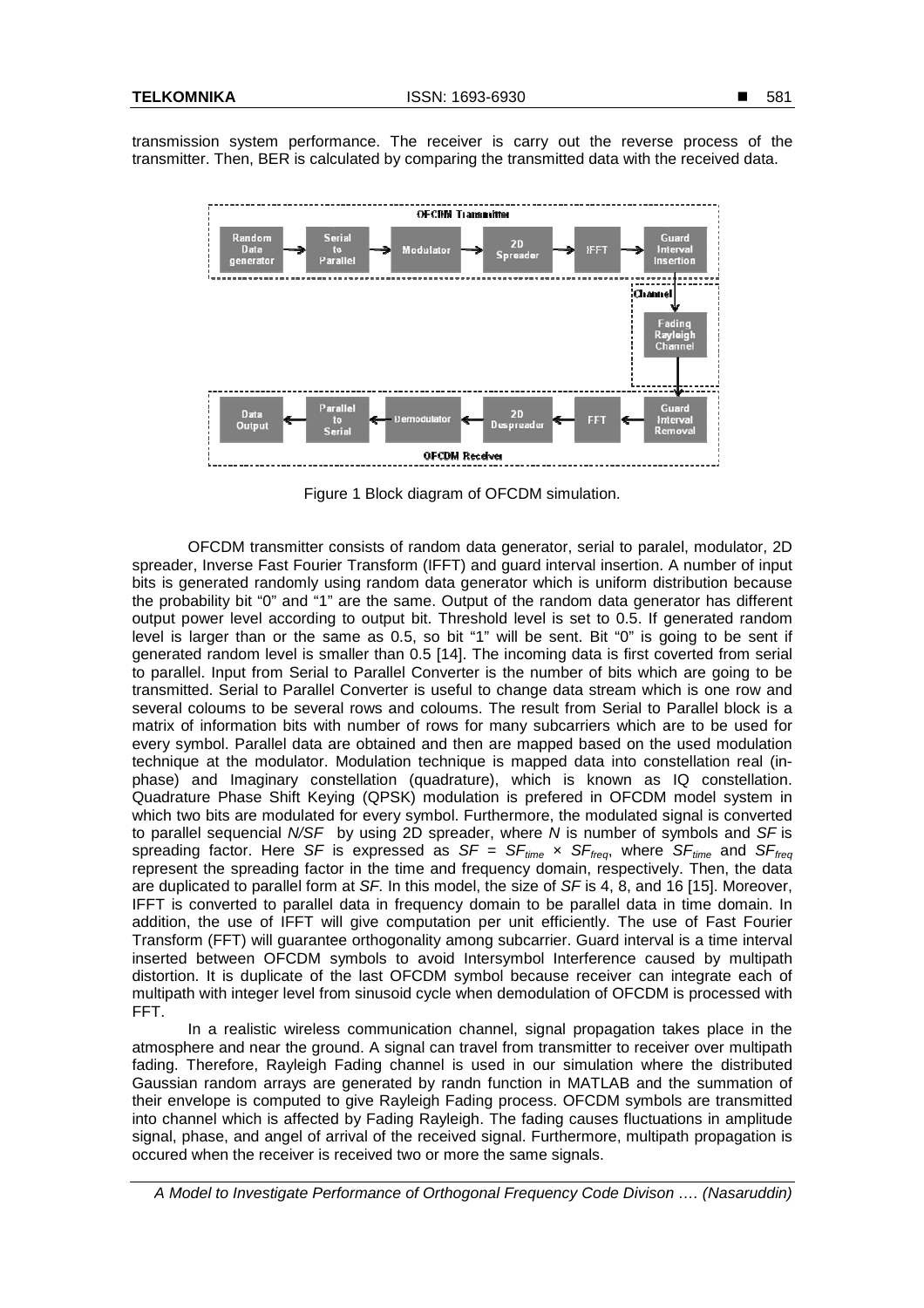OFCDM receiver consists of guard interval removal, FFT, 2D despreader, demodulator, paralel to serial and data output. OFCDM signal is received by receiver in order to be processed until became to data output. The received signal is usually corrupted by noise fading and channel distortion. The guard interval will be removed by guard interval removal and then the signal is processed at the receiver block. This is to separate original signal and guard interval which might have impacted of intersymbol interference due to multipath. The received signal must be the original signal without guard interval. FFT is used to change time domain signal to frequency domain. The output from FFT is frequency signal of subcarrier. Despreading process in the receiver is used to gain data symbol from output of spreading process at the transmitter. Then, demodulation is remap the symbol into information bits which is modulated at the transmitter. The symbol is remapped into bits by doing amplitude detection from that symbol. Furthermore, parallel to serial converter is important to reconvert signal after demodulating into serial in order to gain output data in frequency domain.

In addition, BER calculation method in this research is Monte Carlo method that is a comparison between sequence bits at transmitter and detection bits at the receiver. Then, BER is calculated by comparing the incorrect data bits with the generated data bits. Monte Carlo simulation method is relatively simple to estimate the BER, but it is time consuming for running the simulation.

#### **3. Simulation Result**

In this paper, computer simulation has been done by MATLAB programming to investigate the impact of several parameters on the performance of OFCDM over Fading Rayleigh channel. Simulation results show BER performance of several parameters such as: number of carrier, symbol rate, bit rate, number of symbol, size of guard interval and spreading factor. Simulation parameters in this simulation are shown in Table 1. Every parameter simulation has three different values except the level of modulation and threshold. The BER is targeted for  $10^{-6}$ .

| Tabel 1. Simulation Parameters.     |                                   |
|-------------------------------------|-----------------------------------|
| <b>System Parameter</b>             | Value(s)                          |
| Number of parallel channels         | 128, 512, 1024                    |
| FFT/IFFT size                       | 128, 512, 1024                    |
| Number of carrier                   | 128, 512, 1024                    |
| Number of OFCDM symbol for one loop | 2, 6, 8                           |
| <b>QPSK</b> modulation level        | 2                                 |
| Symbol rate                         | 250 kBauds, 2,5 MBauds, 25 Mbauds |
| Bit rate per carrier                | 500 kbps, 1 Mbps, 10 Mbps         |
| Size of guard interval              | 16, 32, 64                        |
| Size of spreading factor (SF)       | 4, 8, 16                          |
| Threshold                           | 0,5                               |
| Target $E_b/N_0$                    | $10 - 50$ dB                      |
| <b>Target BER</b>                   | $10^{-6}$                         |

### **3.1. Impact of number of Carrier**

The BER against  $E_p/N_0$  has been simulated for different number of carriers (128, 512 and 1024 carriers). Figure 2 shows the simulation result for the performance of OFCDM which is affected by number of carrier over Fading Rayleigh channel. It can be seen that the larger number of carriers performs better BER performance in which the BER at number of carrier of 1024 is smaller than that of 128 and 512. For example, when  $E_b/N_0$  is equal to 50 dB, the BER for number of carriers of 128, 512 and 1024 are  $3,1\times10^{7}$ , 2,325 $\times10^{7}$  and 1,938 $\times10^{7}$ , respectively. So more carriers, it gives the better BER performance. This is true because the received signal can be approximated and recovered even better from contaminated by interference. However, there will be possible more power consumption. Therefore, the number of carrier in the OFCDM has impact on its performance. Practically, a larger number of carrier (e.g., 1024) is employed.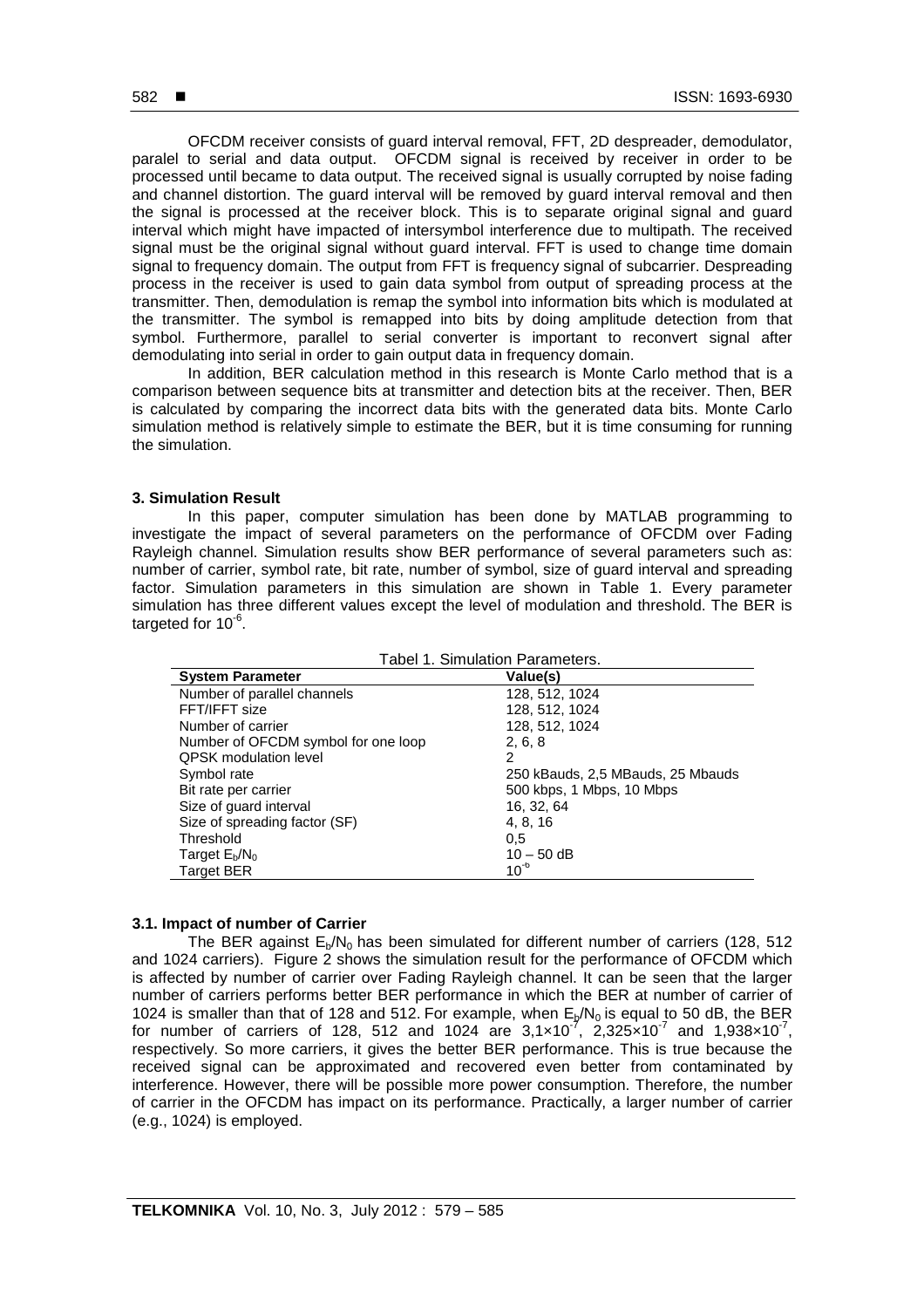

Figure 2. BER vs  $E_b/N_0$  by varying the number of carriers.



Figure 3. BER vs  $E_b/N_0$  by varying size of symbols in one loop.

#### **3.2. Impact of Symbol**

 OFCDM provides access by allocating a block of 2D symbol. Impact of the number of symbol in one loop for OFCDM performance over fading Rayleigh channel is figured out clearly in Figure 3. The size of symbol used in the simulation is 2, 6, and 8, respectively. Based on the Figure 3, the better performance was obtained in which BER versus  $E_p/N_0$  at 8 is lower than that of 2 and 6 symbols. As a result, when  $E<sub>b</sub>/N<sub>0</sub>$  is equal to 30 dB, the BER with number of symbol of 2, 6 and 8 are  $3,551\times10^{-6}$ ,  $2,367\times10^{-6}$  and  $1,776\times10^{-6}$ , respectively. So the bigger number of symbols achieves better BER performance. This because there will be no interefence among symbols when orthogonal spreading codes are used. In other word, the used code have zero cross correlation and thus will eliminate all the interference from unwanted signal. Therefore, size of symbol has impact to the performance of OFCDM.

#### **3.3. Impact of Symbol Rate**

Figure 4 demonstrates the BER performance of OFCDM over Fading Rayleigh channel which is influenced by Symbol Rate (SR). To evaluate the impact of SR, there are three different size of SR in the simulation that are 250 kBauds, 2,5 MBauds and 25 MBauds, respectively. The result shows that the higher symbol rate is given, the better performance is performed. Based on the figure, when  $E<sub>b</sub>/N<sub>0</sub>$  is equal to 40 dB, the BER at rate of 250 kBauds, 2,5 Mbauds and 25 MBauds are 3,255 $\times$ 10<sup>-6</sup>; 2,848 $\times$ 10<sup>-6</sup>, and 2,035 $\times$ 10<sup>-6</sup>, respectively. It is noticeable to say that the performance of OFCDM also has been affected by the size of SR. The higher SR enables high bit rate transmission but requires greater bandwidth.



Figure 4. BER vs  $E_b/N_0$  by varying symbol rates.



Figure 5. BER vs  $E_b/N_0$  by varying bit rate values.

A Model to Investigate Performance of Orthogonal Frequency Code Divison …. (Nasaruddin)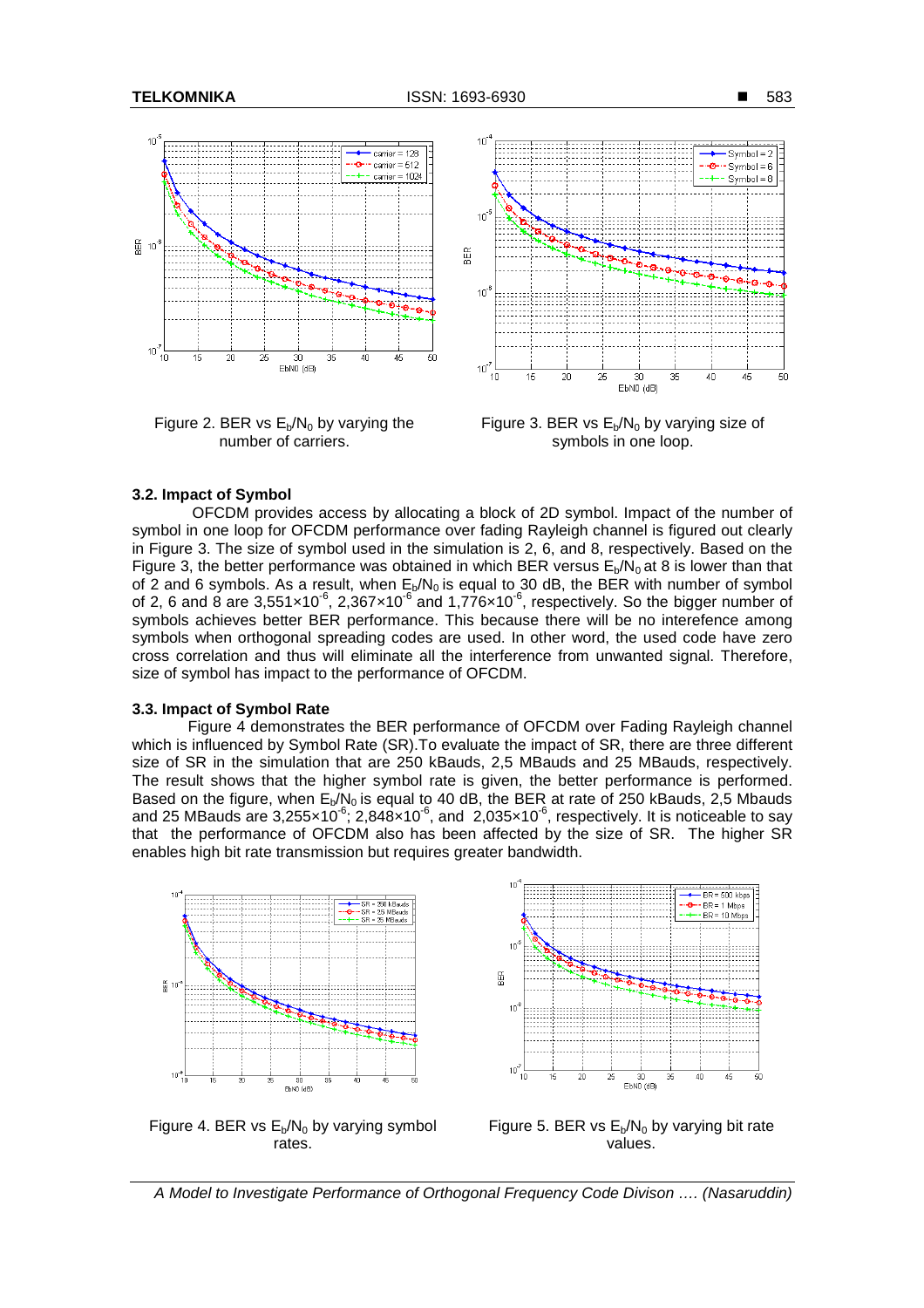#### **3.4. Impact of Bit Rate**

The impact of bit rate on BER performance of OFCDM is clearly illustrated in Figure 5. Simulated bit rates are 500 kbps, 1 Mbps and 10 Mbps, respectively. The result reveals that higher bit rate gives better performance, where BER vs  $E_b/N_0$  at bit rate of 10 Mbps is smaller than that of 500 kbps, and 1 Mbps. For example, when  $E_b/N_0$  is equal to 50 dB, BER at bit rates of 500 kbps, 1 Mbps, and 10 Mbps are 1,55 $\times$ 10<sup>-6</sup>; 1,24 $\times$ 10<sup>-6</sup>, and 9,301 $\times$ 10<sup>-7</sup>, respectively. So the highest bit rate is still achieved a lower BER. This is crucial for the succesful transmission of OFCDM data with acceptable BER performance.

### **3.5. Impact of Guard Interval**

The impact of number guard interval (GI) in OFCDM simulation over Rayleigh Fading channel is depicted in Figure 6. Size of GI in this simulation is 16, 32, and 64, respectively. It can be seen that BER for the lower of GI is smaller than the larger one. For example,  $E<sub>b</sub>/N<sub>0</sub>$  is equal to 30 dB, BER for GI of 16, 32, and 64 are 5, 9191×10<sup>-7</sup>, 2,367×10<sup>-6</sup>, and 1,125×10<sup>-5</sup>, respectively. It is clearly shown that to achieve better BER performance the size of GI should be small. The larger of GI can reduce the transmission efficiency because no new information can be transmitted during the guard interval. So the GI must be chosen sufficiently small for a good performance.



Figure 6. BER vs  $E_b/N_0$  by varying size of guard intervals.



Figure 7. BER vs  $E_b/N_0$  by varying size of spreading factors.

### **3.6. Impact of Spreading Factor**

 Spreading factor (SF) is the last parameter of OFCDM system that is going to discuss in this paper. The impact of number of SF in OFCDM simulation at Rayleigh Fading channel is shown in Figure 7. The SF is set to 4, 8 and 16 in this simulation. As can be seen in the Figure 7, the higher of SF gives better performance since it has better interference rejection. As a comparison, when  $\vec{E}_b/N_0 =$  is equal to 50 dB, BER for SF of 4, 8, and 16 are 1,86×10<sup>-6</sup>, 1.24 $\times$ 10<sup>-6</sup>, and 6.2 $\times$ 10<sup>- $\prime$ </sup>, respectively. Therefore, the BER is improved as the SF increases because the spreading codes can cancel correlated noise. The higher SF also decreases the impact of cell interference. However, the higher SF reduces the actual throughput.

### **4. Conclusion**

In this paper, we have investigated the impact of several parameters on the performance of OFCDM system over Rayleigh Fading channel. A model to investigate the performance of OFCDM system has been proposed. The investigated parameters of OFCDM system are number of carriers, size of symbol, symbol rate, bit rate, guard interval and spreading factor. Further computer simulation model of OFCDM system has been introduced to obtain the performance in terms of BER and  $E_b/N_0$ . The computer simulation has been done by using MATLAB programming to simulate the impact of the investigated parameters on the OFCDM's performance. Each of investigated parameter has been examined in three different